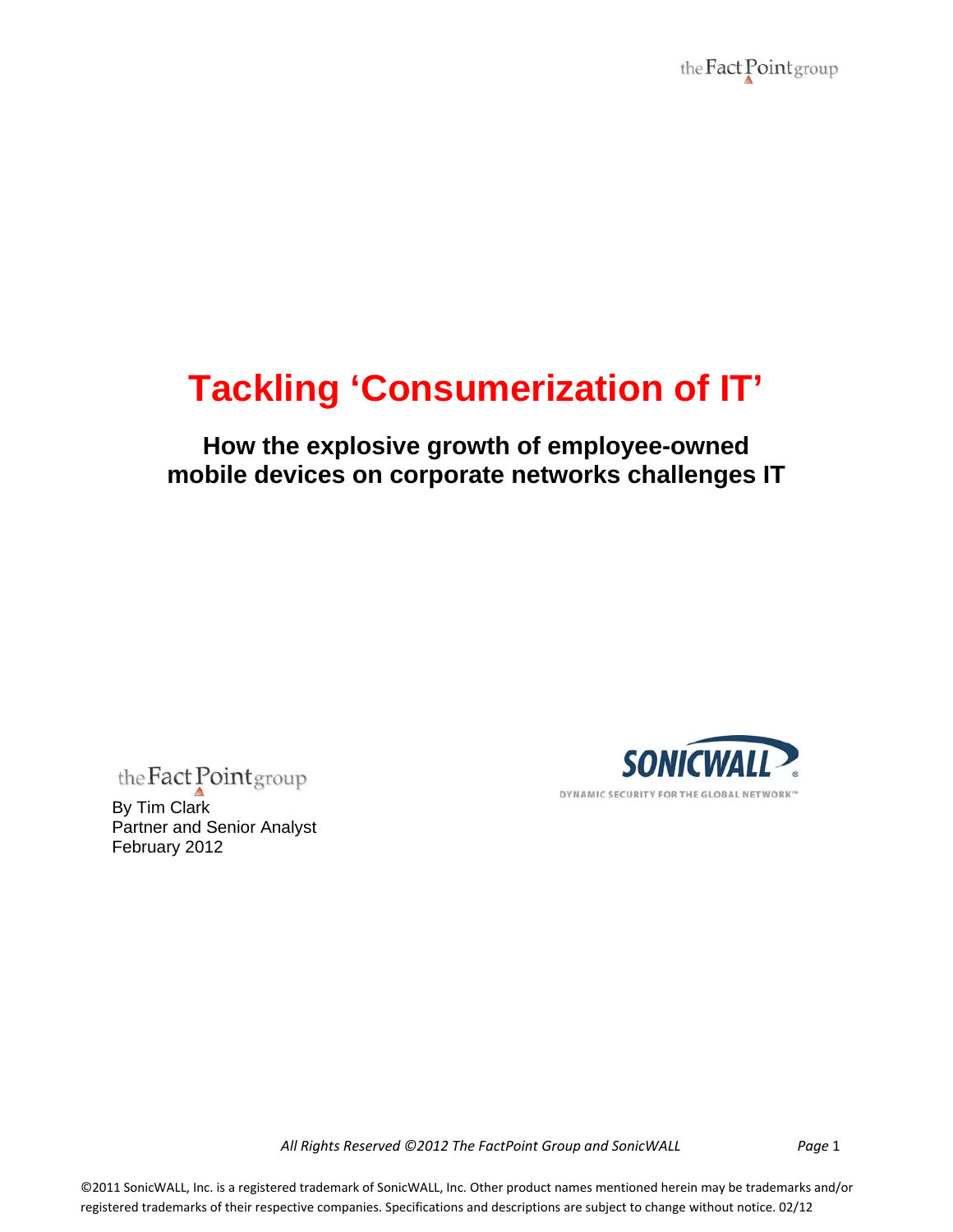# **Introduction**

Given the ever‐growing number of mobile devices sold to consumers, managing workers who want to utilize their own mobile devices for business use has become a daunting task. According to analyst firm IDC, smartphone vendors were expected to ship 472 million smartphones in 2011 compared to roughly 305 million units shipped in 2010. IDC expects that figure will nearly double to 982 million by the end of 2015.

But smartphones are not the only category that is causing trouble on corporate networks  $\rightarrow$  Apple® reported selling 15.43 million iPads globally during its first quarter, a 111% increase over a year earlier, $1$ dwarfing other tablet-makers, who combined for more than 1.2 million units sold in the U.S. from January through October 2011.<sup>2</sup>

This trend toward business use of personal devices is a result of a broader shift called "Consumerization of IT." First coined in discussions of enterprise social media and Web 2.0, consumerization of IT describes the trend for new information technologies to emerge first in the consumer market and then spread into businesses. This consumerization has forced IT professionals to adapt to new technologies they do not control. No longer do technology innovations come first to corporations, where IT was firmly in charge.

The consumerization trend has most recently been driven by the preference of employees to work on their own personal devices such as smartphones and tablets. That has birthed the Bring Your Own Device (BYOD) movement, increasingly supported by businesses. More broadly, however, the consumerization of IT shows up in consumerish interfaces for serious business applications, a trend that goes farther than the UI. Powerful, easy-to-use software with Enterprise 2 interfaces can be seen in offerings on collaboration software in many forms including Workday (HR), Box (online storage and collaboration) and Zendesk (help desk).

The inconvenience of carrying separate devices for work and for personal use has given way as employers increasingly acknowledge and even support the Bring Your Own Device (BYOD) policy. If anything, consumerization of IT creates growing pressure that will continue to push IT departments to establish BYOD policies in the future:

- By 2012, annual worldwide sales of mobile devices will increase to 650 million units.<sup>3</sup>
- $\bullet$  By 2013, smartphones will overtake PCs as the most common web access devices worldwide.<sup>4</sup>
- By 2014, smartphones that users purchase outside company policy for work or attach to corporate networks will sell faster than any other smartphone segment.<sup>5</sup>
- By 2015, cumulative smartphone sales of 2.5 billion units with annual tablet sales will reach 326 million units.<sup>6</sup>

 $1$  "Apple Reports First Quarter Results," Jan. 24, 2012, press release, Apple Computer

http://www.apple.com/pr/library/2012/01/24Apple-Reports-First-Quarter-Results.html<br><sup>2</sup> "U.S. Tablet Sales (Excluding Apple) Exceed 1.2 Units in First 10 Months of 2011," press release, Nov. 22, 2011, NPD Group. http://www.npdgroup.com/wps/portal/npd/us/news/pressreleases/pr\_111122b.

 $R^3$ Ro. erta Cozza, "Forecast Mobile Communications Devices by Open Operating System, Worldwide, 2008-2015." Gartner, Inc., April 5, 2011. <sup>4</sup>

 $4\degree$ Gartner: Mobile To Outpace Desktop Web By 2013," Media Post Communications, January 13, 2010. <sup>5</sup>IDC report: "Worldwide Business Use Smartphone 2010–2014 Forecast and Analysis", September 2010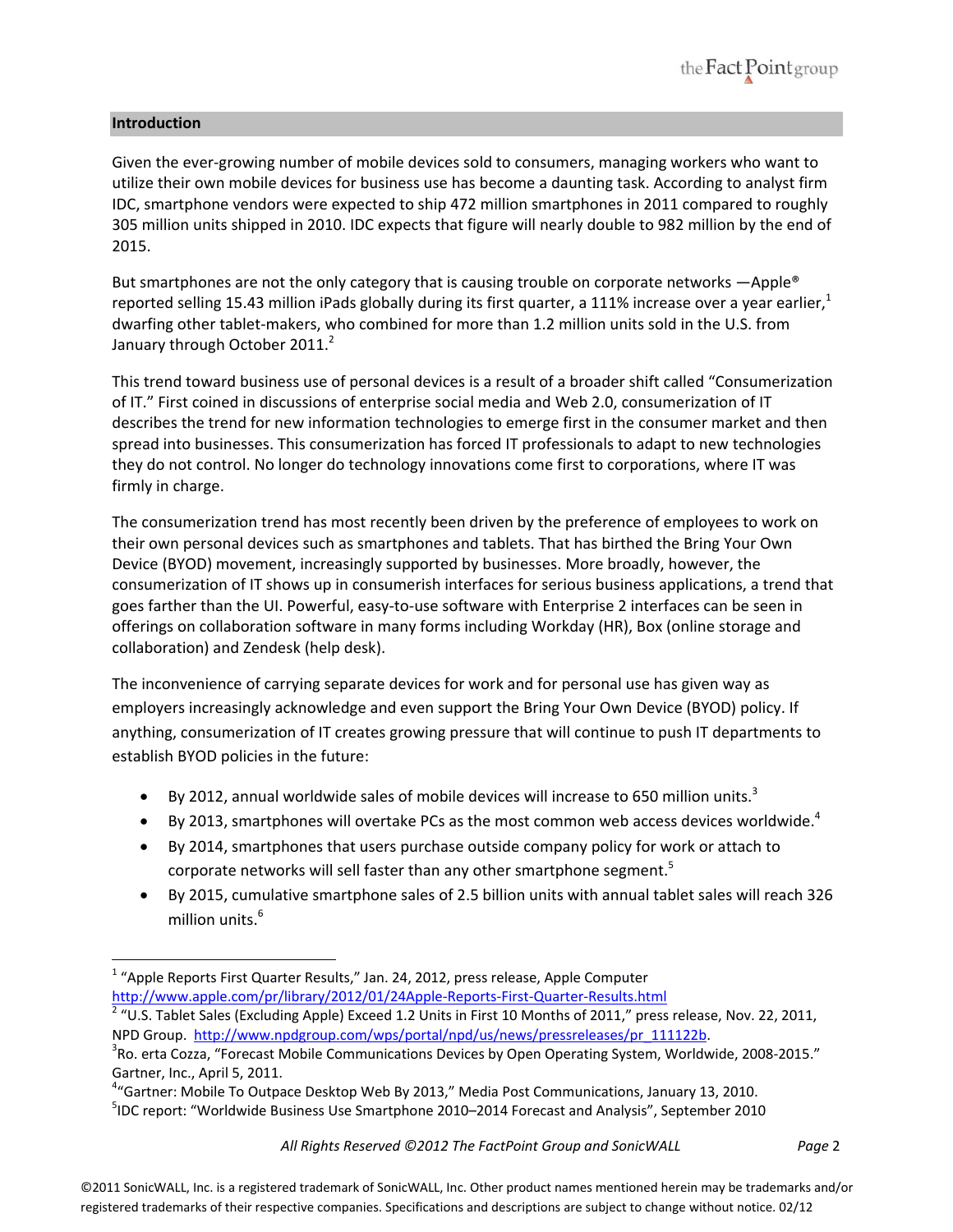By 2013, 80% of organizations will support a workforce using tablets; by 2014, 90% will support corporate applications on personal devices.<sup>7</sup>

## **Why does BYOD gain momentum in companies?**

Think of BYOD as the second wave of the consumerization of IT. The first wave came when businesses began to embrace social media and created corporate pages on Facebook®, marketing tweets on Twitter® and recruiting on LinkedIn®. Other factors driving the Bring Your Own Device policy trend are the vast attraction of consumers to mobile devices, younger workers who want to work with familiar devices, and claims that BYOD may boost productivity. Anyone who hopes BYOD is just a fad will likely be disappointed. Organizations may encourage employees to use personal devices for work because it reduces the number of devices they must purchase.

"Consumerization of IT is not simply a passing trend  $-$  it is the way business will be conducted on an ongoing basis," said Diane Hagglund, senior research analyst at Dimensional Research, which conducted a survey on BYOD for Dell KACE. "It is critical that companies put policies and standards into place to support these devices and ensure the security of corporate data and intellectual property."<sup>8</sup>



## **How employees use personal devices for business**

*Source: Dimensional Research, September 2011*

As the table above demonstrates, personal devices are used for work primarily to communicate—via email, text message or a voice call. Use of social media apps is relatively high, but so far, the use of personal devices to interact with enterprise application is not as common, perhaps because not all apps support smartphone or tablets.

All Rights Reserved ©2012 The FactPoint Group and SonicWALL Page 3

 $6$  "iPad to dominate tablet sales until 2015 as growth explodes, says Gartner," Charles Arthur, The Guardian, Sept. 22, 2011.<br><sup>7</sup> "Delivering mobility solutions to the workforce," by Monica Basso, Research VP at Gartner, Oct. 5, 2011, ARN,

http://www.arnnet.com.au/article/403094/mobility\_trends\_delivering\_mobility\_solutions\_workforce. 8 "Consumerization of IT Taking Its Toll on IT Managers," by Shane O'Neill, CIO magazine, Sept. 15, 2011,

<sup>[(</sup>http://www.cio.com/article/print/689944.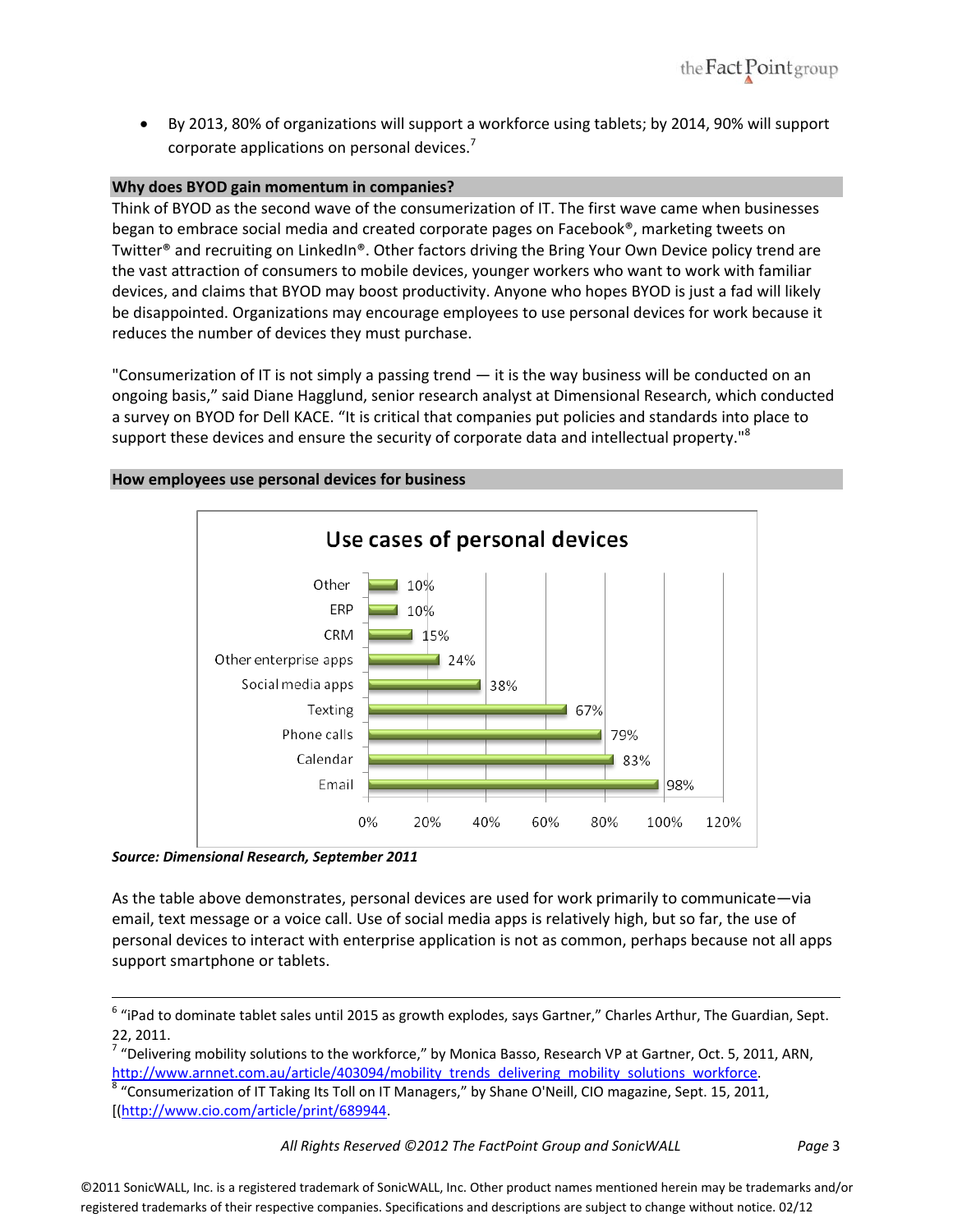In the early days of the iPad, Forrester Research, classified use cases as "Displace" when iPads replace laptops, "Replace" for tablets replacing clipboards, and "New Place" when a tablet is used in places where nothing was used before—as when Lloyd's of London piloted iPads with brokers so they could write business directly from the field.<sup>9</sup>

# **IT Concerns about BYOD**

Dimensional Research found that 82% of IT managers have concerns about use of personal devices for work purposes.<sup>10</sup> Their concerns ranged from 62% concerned about network security breaches, 50% about loss of customer data, 48% about theft of intellectual property, 43% about additional overhead to support devices and 43% about difficulty to meet compliance requirements. Only 13% had no concerns.

Although security issues dominate the list of IT concerns, operationally the issue of how the corporate help desk supports employee-provisioned devices may be more pressing. If the employee-owned device adds to existing devices that the help desk already supports, the issue becomes how to support more devices per user with limited IT resources. Adding more devices on additional platforms also makes the IT environment more complex.

Because of the sheer number of additional devices, some employers require their workers to purchase a support plan (and sometimes insurance) from their device vendor, a bid to reduce support demands. Or IT may outsource support for smartphones to an outside support entity.

Gartner found that the cost of BYOD support varies widely. Some organizations report reduced costs after implementing BYOD, whereas others report an increase in costs due to the wider range of hardware and applications that must be supported. Some believe support costs will initially be higher until staff members adjust to the new models, after which costs may fall, especially if strong peer and community support arrangements are in place. $^{11}$ 

Another challenge arises as application development executives decide how to prioritize which mobile devices to support in internal applications. Do they devote their limited resources first to Android or to iOS? How do they weigh application support for iPads vs. desktop PCs? More device platforms mean more integration issues as well—IT executives must rank needs to decide where to put their efforts.

Dimensional Research also found software tools to manage personal devices to be lacking (62%), thus obscuring what is really happening on corporate networks: 32% say employees use unauthorized devices and applications to connect to the corporate network, 36% admit it's possible but they just don't know and 64% are not confident that they know about all of the devices being used.<sup>12</sup>

 $^9$  "How iPads Enter The Workforce," Ted Schadler, Forrester Research, Oct. 26, 2010,

http://blogs.forrester.com/ted\_schadler/10-10-26-how\_ipads\_enter\_the\_workforce 10 "Consumerization of IT: a Survey of IT Professionals," September 2011, Dimensional Research, sponsored by Dell KACE, http://www.kace.com/redir/reg\_success.php?doc=Consumerization-of-IT-Survey-2011. Dimensional Research

<sup>&</sup>lt;sup>11</sup> "Best Practices for Supporting 'Bring Your Own' Mobile Devices," by Nick Jones and Leif-Olof Wallin, Gartner Inc., July 26, 2011 http://www.gartner.com/technology/reprints.do?id=1-17YXF39&ct=111110&st=sb. <sup>12</sup> Dimensional Research.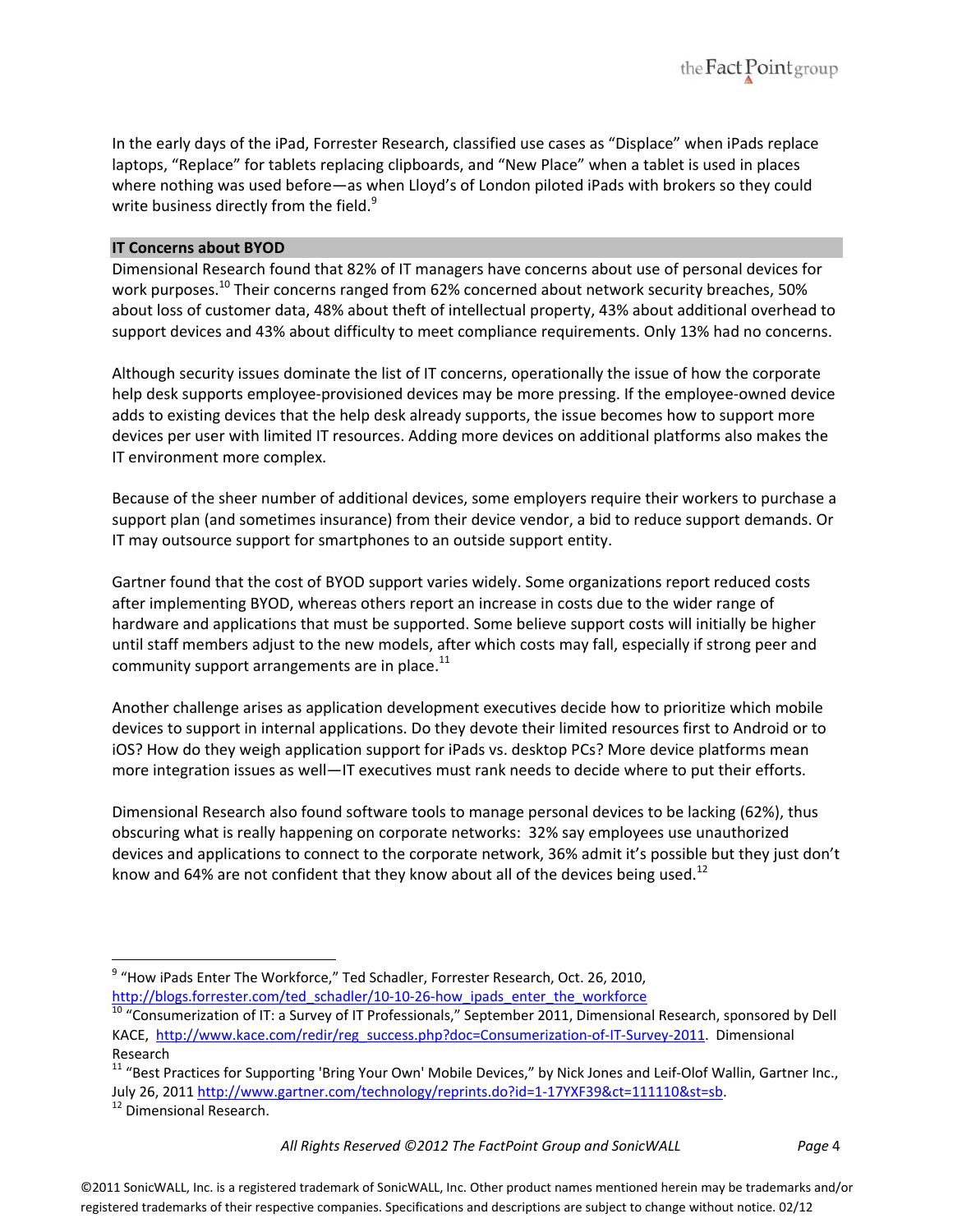

## **To policy or not to policy?**

Faced with the reality that employees work on personal devices, IT departments must decide how to manage those devices; avoiding a policy will not make the consumerization of IT trend go away. In an August 2011 survey by Dimensional Research, 88% of IT professionals surveyed said it was "important" or "very important" to have a policy in place on use of personal devices. In addition, 69% had a BYOD policy and 18% had plans to put one in place. $^{13}$ 

Nonetheless, some organizations find it advantageous to keep their policy "under the radar" by supporting personal devices but not publicizing that support. Besides the obvious effort to keep support costs in check, some companies may hope to avoid contract issues with their PC suppliers.

Because of IT challenges and costs of supporting additional devices, some IT organizations keep an "approved list" of personal devices. SAP, for example, started by supporting the iPhone® and iPad® but later added Samsung Android™ tablets and smartphones. "The line between the consumer world and the corporate world is fading," SAP's CIO Oliver Bussmann said. "We're watching consumer devices flood the office space — iPads, iPhones, Android devices. They're everywhere. And we need to empower our employees to have a mobile mind-set instead of trying to keep these devices out."<sup>14</sup>

## **BYOD policy requirements**

IT organizations must consider four dimensions for employee use of personal devices: Where, what, who and when. The easiest answer to the "where" question is that use on the company's wireless LAN is approved. But what should be the policy for connecting to the corporate network from an external Wi‐Fi hot spot? "What" means which devices are allowed (whitelist of allowed devices or blacklist of banned devices). The "who" question is critical: It is not only about the devices but who is using the device what data are users allowed to access and retrieve? For "when," the policy may limit access to company databases or other resources to certain hours.

Do not set policy in a vacuum. The IT department at a healthcare provider standardized on Blackberry devices because of their security features, but its physicians used iPhones in their daily rounds. Lesson: Get input from users before setting policy. IT also should actively tell employees which devices are allowed on the network.

Increasingly, Gartner reports<sup>15</sup>, organizations have written contracts to define employee responsibilities in a BYOD program. This covers issues such as who is responsible for backing up the device, what control the employer has over a personal device (e.g., wiping it, if necessary), the user's responsibility if the device is required for e‐discovery in a lawsuit, security and acceptable‐use policies, insurance and support for lost/broken/faulty devices.

#### **Promising practices**

A number of promising practices has emerged as IT departments cope with managing employee‐owned devices. Some companies give employees a stipend to buy the devices they want to work with. In

<sup>&</sup>lt;sup>13</sup> Dimensional Research.<br><sup>14</sup> "SAP CIO: It's Always Bring Your Smartphone To Work Day," by Rob Wright, Computer Reseller News, Jan. 11, 2012, http://www.crn.com/news/client-devices/232400122/sap-cio-its-always-bring-your-smartphone-to-work-

day.htm.<br><sup>15</sup> Best Practices for Supporting 'Bring Your Own' Mobile Devices, Gartner, Inc.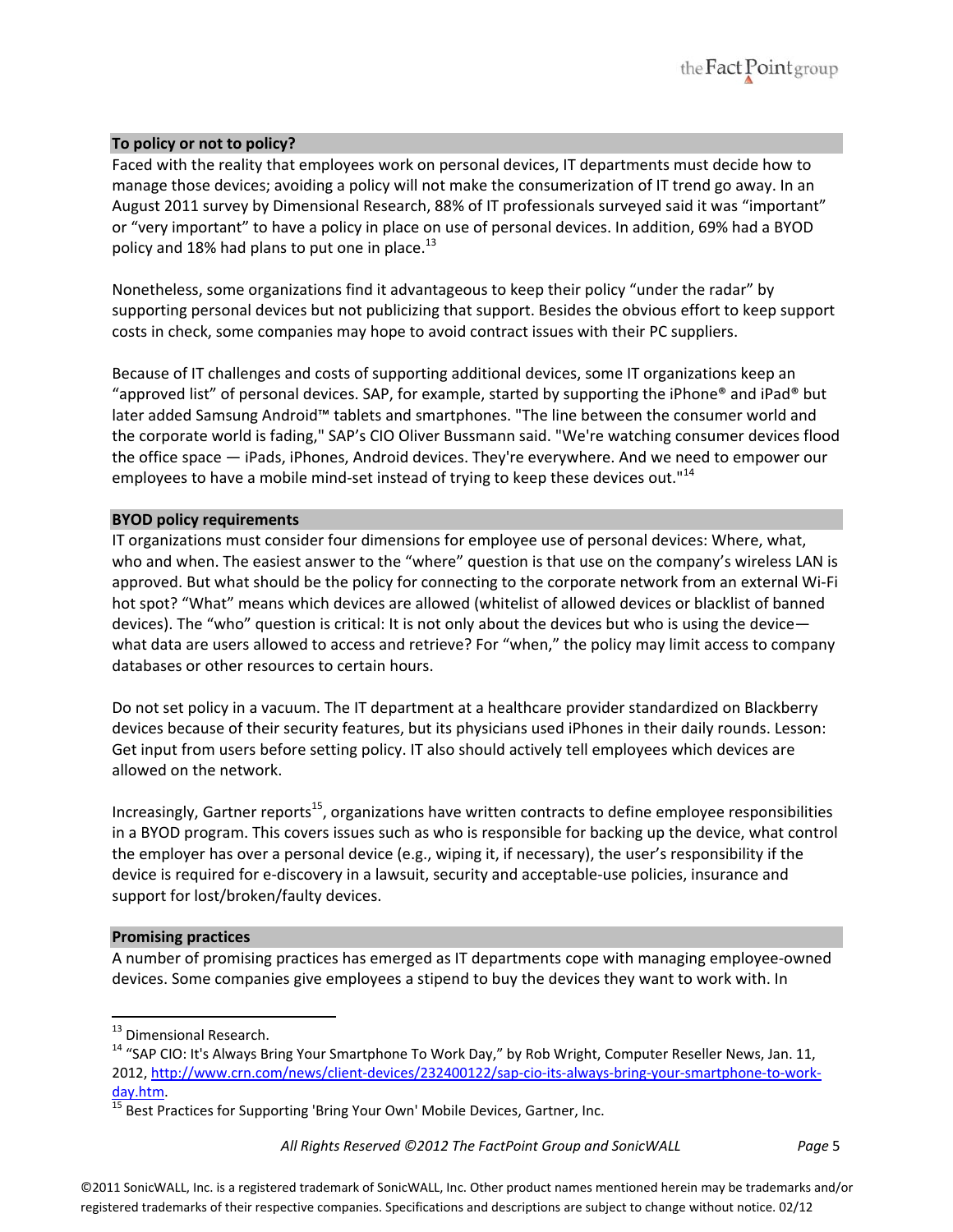addition to allowing employees to work with devices they prefer, anecdotal evidence suggests they may spend more on new devices than their stipend—meaning the employer gains from more sophisticated technology. In addition, employees tend to take better care of devices they buy themselves.

BYOD policies must be communicated to employees, monitored, and enforced, introducing a new source of friction between employer and employees, Gartner notes, advising support organizations to consult with legal and human resources departments about implementation. Blocking an employee's unauthorized device or, after a loss, wiping it clean of both personal and corporate data are sensitive steps.

Support organizations will need new skills and more time understanding consumer technologies, Gartner advises. $^{16}$  Among the tricky areas likely to emerge:

- What happens when personal devices are lost, broken or faulty?
- Will proposed application upgrades operate on employee-owned devices?
- What happens when an employee owned device is more expensive to operate? What are the policies related to funding and reimbursement? Who will apply them?
- How must multinational organizations customize their BYOD support programs for each country, because of privacy, funding and taxation issues?
- Is a contingency plan needed to rapidly adapt the BYOD program and procedures in the event of unexpected legal or compliance demands?

# **Conclusion**

The continuing popularity of mobile devices will accelerate Bring Your Own Device practices, drive the need for corporate policies governing BYOD uses and spur potential conflicts between IT and employees. Beyond technological and security matters, BYOD ultimately becomes a people issue that involves a balance between policies to control BYOD and BYOD‐enabled worker productivity.

#### **Why SonicWALL**

**SonicWALL Mobility** solutions offer a powerful and simple‐to‐use security and policy compliance approach that enhances the security management of mobile devices on connected networks.

**SonicWALL® Aventail® E‐Class Secure Remote Access (SRA) Series, SRA Series for Small‐ to Medium‐ Sized Businesses (SMB)**, **and SonicWALL Next‐Generation Firewalls** deliver easy, policy driven SSL VPN, offering secure and encrypted access to critical network resources for users outside of the corporate network for when they are traveling and using hotspots. The solution supports an extensive range of mobile device platforms, including Windows, Macintosh and Linux‐based laptops, Windows Mobile, iOS, Google Android and Nokia Symbian smartphones.

**SonicWALL Aventail Advanced End Point Control™ (EPC™)** (available for Windows, Macintosh and Linux‐based devices) integrates unmanaged endpoint protection, encrypted virtual **Secure Desktop,** and comprehensive cache control. EPC offers advanced endpoint detection and data protection for enterprises, by interrogating endpoint devices to confirm the presence of all supported anti-virus, personal firewall and anti-spyware solutions from leading vendors such as McAfee®, Symantec®,

 $16$  Ibid.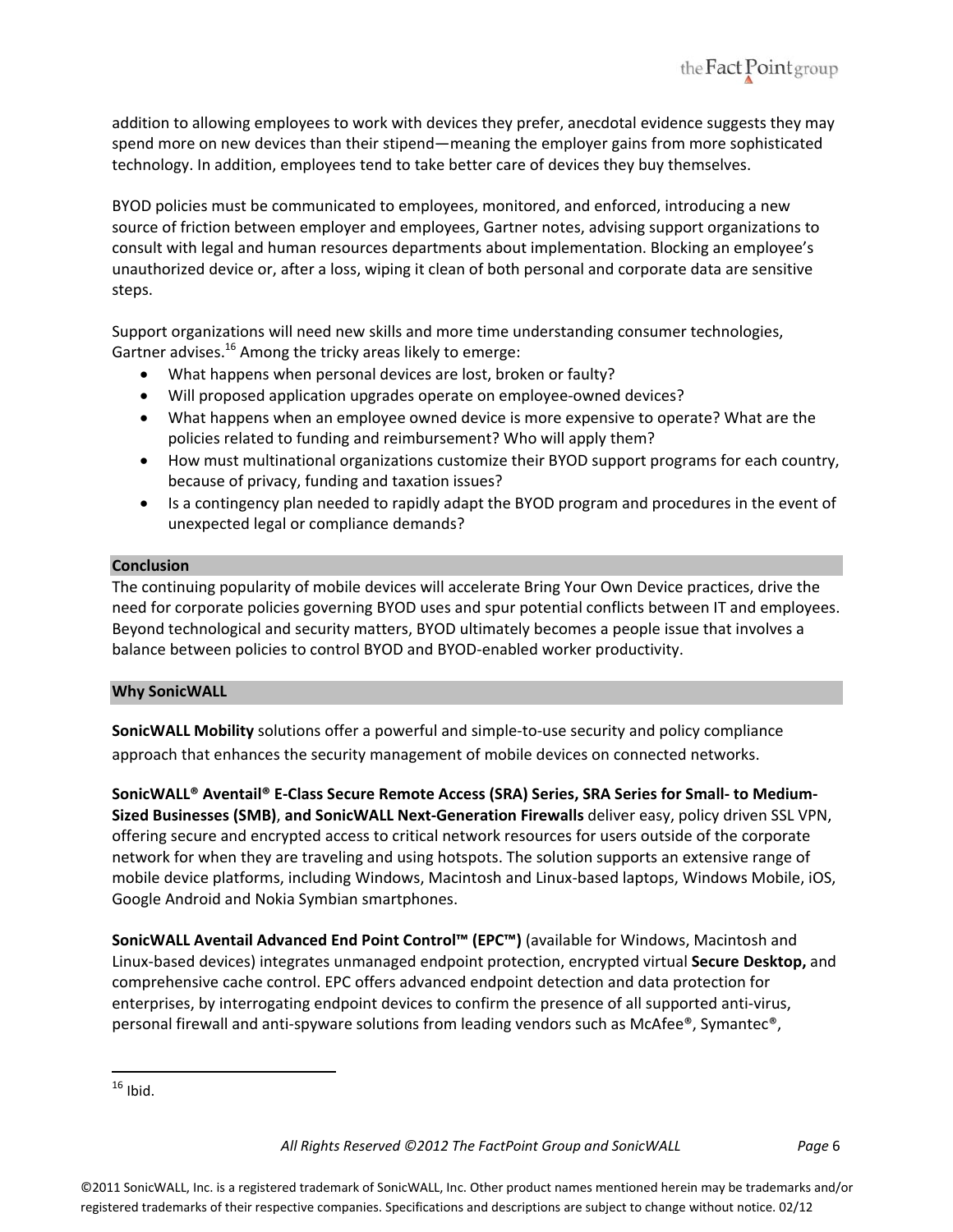

Computer Associates®, Sophos®, Kaspersky Lab® and many more before the device can access the corporate network.

The **SonicWALL Mobile Connect™***,* a single unified client app for Apple® iOS and Google® Android™, provides smartphone and tablet users superior network‐level access to corporate and academic resources over encrypted SSL VPN connections to ensure confidentiality, data integrity and protection for users outside the network perimeter. When used with SonicWALL E‐Class SRA, EPC can determine if an iOS device has been jailbroken or an Android device has been rooted so that connections from those systems may be rejected or quarantined.

In addition, **SonicWALL Aventail Connect Mobile™**, in combination with SonicWALL Aventail E‐Class SRA appliances, provides a remote access solution for Windows Mobile smartphones and Google Android smartphones and tablets. Both Mobile Connect and Connect Mobile clients provide "in‐office" access optimized for the device, combining a seamless network experience for users, along with a single, centrally managed gateway for mobile access control.

**SonicWALL Clean VPN** delivers the critical dual protection of SSL VPN and high‐performance next‐ generation firewall necessary to secure both VPN access and traffic. The multi‐layered protection of Clean VPN enables organizations to decrypt and scan for malware on all authorized SSL VPN traffic before it enters the network environment. Clean VPN protects the integrity of VPN access by establishing trust for remote users and their endpoint devices, using enforced authentication, data encryption, and granular access policy. Simultaneously, Clean VPN secures the integrity of VPN traffic by authorizing this traffic, cleaning inbound traffic for malware, and verifying all outbound VPN traffic in real time.

**SonicWALL Clean Wireless** delivers secure, simple and cost‐effective distributed wireless networking by integrating universal 802.11 a/b/g/n wireless features with an enterprise class firewall/VPN gateway.

**SonicWALL Application Intelligence and Control** can maintain granular control over applications, prioritize or throttle bandwidth, and manage website access. Its comprehensive policy capabilities include restricting transfer of specific files and documents, blocking email attachments using user configurable criteria, customizing application control, and denying internal and external web access based on various user‐configurable options.

#### **About SonicWALL**

Guided by its vision of Dynamic Security for the Global Network, SonicWALL develops advanced intelligent network security and data protection solutions that adapt as organizations evolve and as threats evolve. Trusted by small and large enterprises worldwide, SonicWALL solutions are designed to detect and control applications and protect networks from intrusions and malware attacks through award‐winning hardware, software and virtual appliance‐based solutions. For more information, visit www.sonicwall.com.

All Rights Reserved ©2012 The FactPoint Group and SonicWALL Page 7